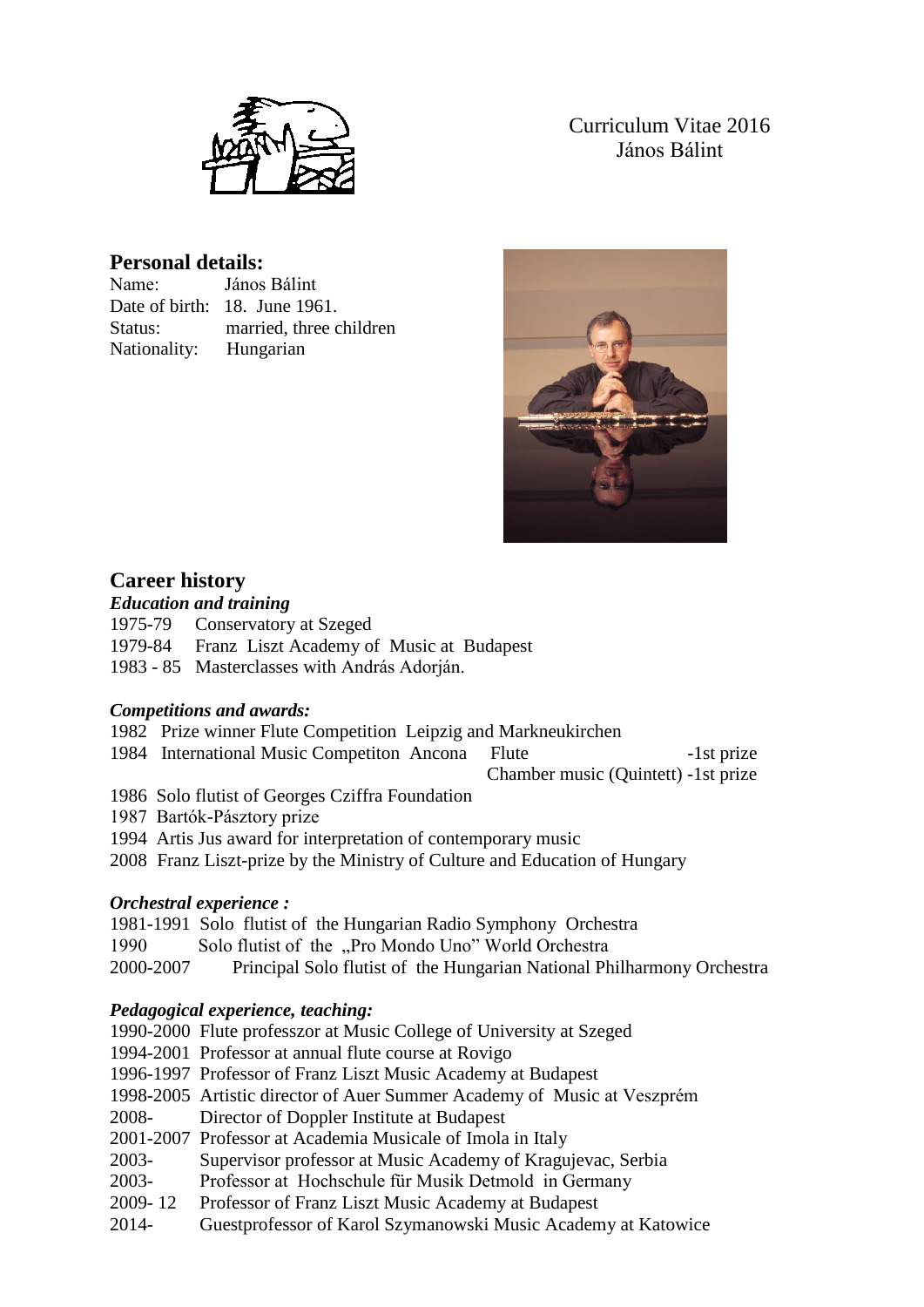#### *Mastercourses:*

Sibellius Academy Helsinki-Finland, Musichochschule Wien-Austria Trinity College London Respighi Academy of Rome SuverArt Festival Suvereto-Italy Spectrum 87 Festival Diekirch-Luxembourg Allegro Vivo Festival Horn-Austria Ticino Musica Festival, Lugano-Switzerland Accademia di Taggia, Italy

**Master classes**: Passau University – Germany Novi-Sad, Kragujevac - Serbia, Turku - Finnland, Tokyo, Osaka -Japan ,Köln, Berlin , Stuttgart, Passau -Germany, Salzburg- Austria, Imola, Milano- Italy, Taipei-Taiwan, Katowice, Sieradz, Lodz, Cracow Poland…

#### *Jury membership:*

at imporant internatiomal music competitions- USA, Japan, Italy Poland, Serbia, Slovenia Austria, Hungary, Germany, France, Romania

#### *Prizewinner students (between 1992-2015)*

|                                                                                                                | 1992 Altamura Mercadante Competition                                                       | $1st$ prize                    | Sutyinszky Beáta                                |  |  |
|----------------------------------------------------------------------------------------------------------------|--------------------------------------------------------------------------------------------|--------------------------------|-------------------------------------------------|--|--|
|                                                                                                                |                                                                                            |                                | 2 <sup>nd</sup> prize Embey-Isztin Zsófia       |  |  |
|                                                                                                                | 1993 Riva del Garda Syrinx Competition                                                     | $2nd$ prize                    | Sutyinszky Beáta                                |  |  |
|                                                                                                                |                                                                                            |                                | (there was no $1st$ prize)                      |  |  |
|                                                                                                                | 1994 Roma Valentino Bucchi Competition                                                     |                                | 3 <sup>rd</sup> prize Embey-Isztin Zsófia       |  |  |
|                                                                                                                |                                                                                            |                                | (there was no $1st$ prize)                      |  |  |
|                                                                                                                |                                                                                            |                                | Special prize Ms Kunszeri Márta                 |  |  |
|                                                                                                                | 1996 Prague International Music Competition                                                |                                | 3rd prize Kramarics Katalin                     |  |  |
|                                                                                                                | 1997 Viggiano Lorenzo Competition                                                          |                                | 1 <sup>st</sup> prize Kramarics Katalin         |  |  |
|                                                                                                                | 1997 Roma Syrinx Competition                                                               |                                | 1 <sup>st</sup> prize Varga Fruzsina            |  |  |
|                                                                                                                | 1997 Paris Chamber Music Competition                                                       | 1 <sup>st</sup> prize Quintett |                                                 |  |  |
|                                                                                                                | 1998 Paris Rampal Competition                                                              |                                | 2 <sup>nd</sup> prize Szabó Rozália             |  |  |
|                                                                                                                |                                                                                            |                                | (there was no $1st$ prize)                      |  |  |
|                                                                                                                |                                                                                            |                                | Special prize Kramarics Katalin                 |  |  |
|                                                                                                                | 1998 Trapani Chamber Music Competition                                                     |                                | $3rd$ prize Quintett (there was no $1st$ prize) |  |  |
|                                                                                                                | 1998 Tokyo Flute Competition                                                               |                                | 3 <sup>rd</sup> prize Tohko Iwase               |  |  |
|                                                                                                                | 2002 Krakow - International Flute Comp.                                                    |                                | 1st prize Katalin Kramarics                     |  |  |
|                                                                                                                | 2003 Napoli – International Young Flutist Competition                                      |                                | 3rd prize Michela Caser                         |  |  |
|                                                                                                                | 2004 Krakow- International Flute Comp.                                                     |                                | 4th Prize Izabela Czajkowska                    |  |  |
|                                                                                                                |                                                                                            |                                | 5th Prize Vera Lang                             |  |  |
|                                                                                                                |                                                                                            |                                | 6th Prize Maiko Ichiguro                        |  |  |
|                                                                                                                | 2005 Beograd – Konjovic Young Flutist Competition                                          |                                | 1st Prize Jagoda Sudujko                        |  |  |
|                                                                                                                |                                                                                            |                                |                                                 |  |  |
|                                                                                                                | 2007 Kuhlau International Flute Competition                                                |                                | 2nd Prize Duo Category                          |  |  |
|                                                                                                                |                                                                                            |                                | Katrien Lissens-Tobias Flügel                   |  |  |
|                                                                                                                | 2008 Krakow – International Flute Competition<br>2009 Bonn - Deutsche Musikrath Wettbewerb |                                | 2nd Prize Anita Farkas                          |  |  |
|                                                                                                                |                                                                                            |                                | Finalist Anna Klie                              |  |  |
| 2009 Dabrowa Gornicza- International Flute Competition 2nd Prize Gabriele Bertolini<br>3rd Prize Yi-Hsien Liao |                                                                                            |                                |                                                 |  |  |
|                                                                                                                |                                                                                            |                                |                                                 |  |  |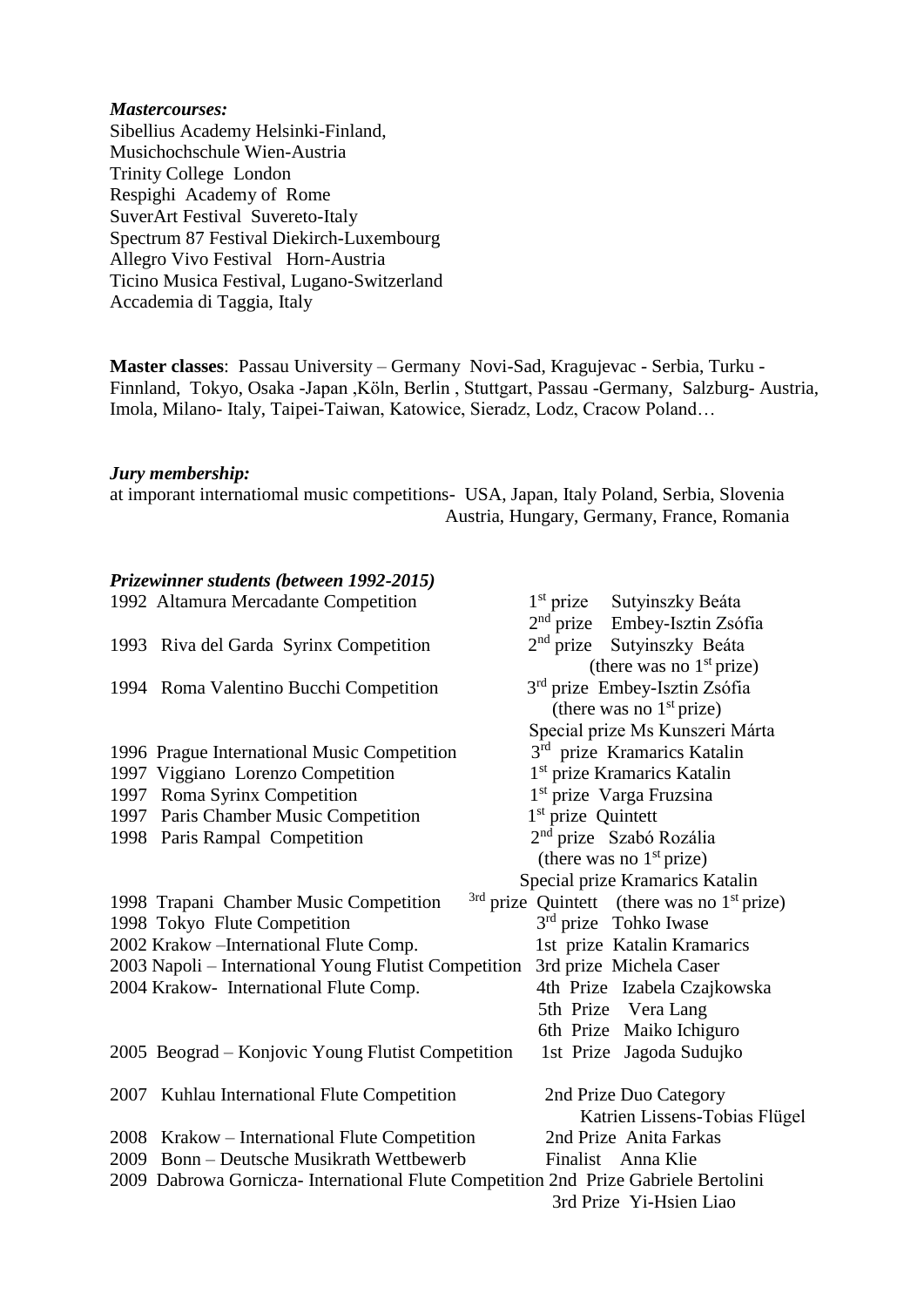| 2009 Novi Sad-Eberst International Flute Competition                                    | 1st Prize Lívia Duleba<br>2nd Prize Gabriele Bertolini<br>3rd Prize Eszter |
|-----------------------------------------------------------------------------------------|----------------------------------------------------------------------------|
| Márfi<br>2009 Kuhlau International Flute Competition                                    | 1st Prize Flute                                                            |
| Quartett-Detmold                                                                        |                                                                            |
| 2010 Wuppertal– Chamber Music Competition                                               | 2nd Prize Gabriele Bertolini                                               |
| 2010 Wroclaw - Polish National Flute Competition                                        | 1st Prize Wioletta Straczek                                                |
| 2010 ARD International Flute Competition                                                | Semifinalist Lívia Duleba+Tímea Acsai                                      |
| 2011 Krakow - International Flute Competition                                           | 4th Prize Lívia Duleba                                                     |
|                                                                                         | 6th Prize Wioletta Straczek                                                |
| 2011 "Förderpreis Musik" der Gesellschaft zur Förderung der Westfälischen Kulturarbe -  |                                                                            |
| Münster                                                                                 | Anita Farkas                                                               |
|                                                                                         |                                                                            |
| 2011 Kuhlau International Flute Competition                                             | 1st Prize Lívia Duleba & Máté Bán                                          |
| 2011 Cluj Napoca International Flute Competition                                        | 2nd Prize Vanda Szabó                                                      |
| 2011 Novi Sad - Ebers International Flute Competition                                   | 2nd Prize Máté Bán                                                         |
| 2012 Dabrowa Gornicza- International Flute Competition 1st Prize Lívia Duleba           |                                                                            |
|                                                                                         | 2nd Prize Vanda Szabó                                                      |
|                                                                                         | 3rd Prize Andre Cebrian                                                    |
|                                                                                         | Spezial Prize Iago Larino                                                  |
| 2013 Kuhlau International Flute Competition                                             | 2nd Prize Verena Schulte                                                   |
| 2013 Lodz International Chamber Music Competition                                       | 4th Prize Lívia Duleba-Ah-Ruem Ahn                                         |
| 2013 Gazzeloni International Flute Competition                                          | 3rd Prize Carmineluigi Amabile                                             |
| 2014 Krakow-International Flute Competition                                             | 1st and Spezial Prize Lívia Duleba                                         |
| 2014 Bucharest Jeunesses International Music Competition 1st Prize Carmineluigi Amabile |                                                                            |
| 2014 Brno- Janacek International Flute Competition                                      | 3rd Prize Vanda Szabó                                                      |
| 2014 Nicolet International Flute Competition China                                      | 2nd Prize Lívia Duleba (without 1st Prize)                                 |
|                                                                                         | 4th Prize Mattia Petrilli                                                  |
| 2015 Aversa-Cimaresa Internat. Flute Comp., Italy                                       | 1st Prize Carmineluigi Amabile                                             |

### **CD-Recordings:**

|  |  | Capriccio company (Germany) |  |
|--|--|-----------------------------|--|
|--|--|-----------------------------|--|

- 10498 Historie du Tango fl. and git.
- 10735 Carulli: Double concert
- 10530 Salieri: Double concert
- 10584 Holst: Fugal Concerto
- 10505 Barber: Capricorn Concerto
- 10757 Original transcriptions for fl. and git.
- 10509 J. Chr. Bach: Sinfonie concertanti vol. 1.
- 10747 vol. 2.
- 10772 vol. 3. 10811 vol. 4.
- 10748 Miniaturs for flute and harp
- 10831 Carnevale di Venezia (flutes and chamber orchestra)

# *Hungaroton company (Hungary)*

- 31481 Mendelssohn violin concertos (flute version)
- 31661 Vivaldi: Four seasons
	- Paganini : B-minor concerto ( flute version )
- 31671 Madarász Iván: Concerto in F(L)A
- 32051 Flute Pearls